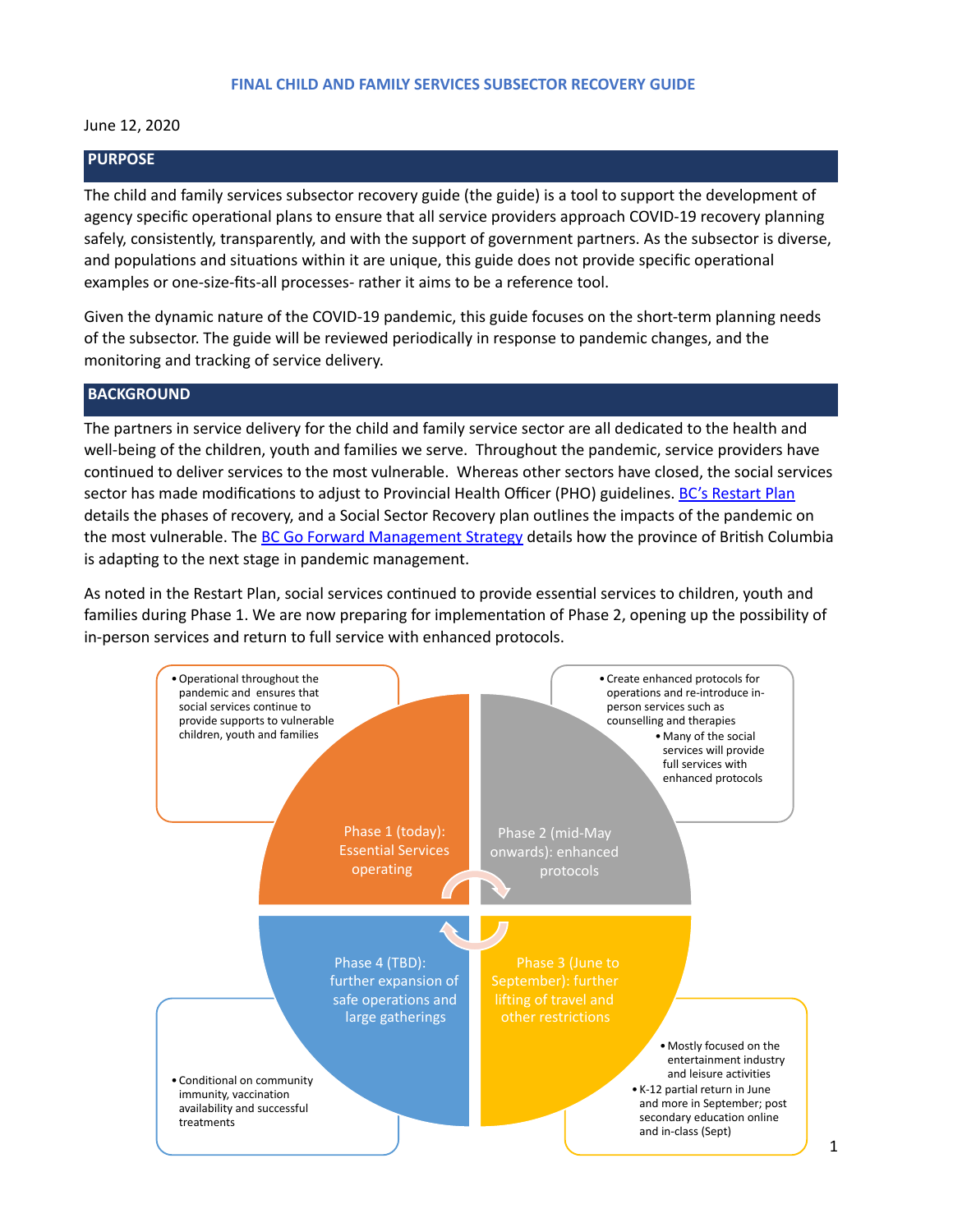## **Children and COVID-19**

It is important for the child and family services subsector to continue to consider the growing scientific evidence regarding the COVID-19 virus, including what we are learning about the virus in children:

- Children and youth are at a much lower risk of developing COVID-19 than adults. In BC, less than 1% of children and youth tested have been COVID-19 positive.
- Children are not the primary drivers of COVID-19 spread in schools or in community settings. Transmission involving children is primarily within household settings, and from COVID-19 positive adults to children.
- Children who do become infected with the virus and develop COVID-19 have milder symptoms, if any, and very few become critically ill.

Research also shows that many of the necessary COVID-19 response measures- resulting in loss of school routine, inaccessibility of social service resources and lack of peer engagement- have negative psychological impacts on children and youth.

This evidence has informed the current public health guidance for K-12 school settings and child care settings in BC, and is important context for all child and family services.

# **LINK TO RELEVANT GUIDELINES**

The child and family services sector is diverse, offering a wide array of services to children, youth and families. From individual therapies and counselling to large group family settings, from early intervention work with small children to youth work, and from residential to drop in settings, the variety of services and supports means that there is no one-size fits all guideline for service providers.

There have been a series of guidelines and recommendations issued by the Provincial Health Officer (PHO), WorkSafeBC and more recently Doctors of BC, to support the social sector in continuing to provide services safely. The following are some of the guidelines and recommendations that are applicable to working with children and for the social sector:

- A letter to the social sector (March 18, 2020)
- Interim Guidance to Social Service Providers for the Prevention and Control of COVID-19 in their Facilities (April 4, 2020)
- In-person counselling: Protocols for returning to operation
- Offices: Protocols for Returning to Operation
- Guidelines for Child Care Settings (updated May 15)
- Health care and COVID safety
- Education (K-12): Protocols for returning to operation
- Doctors of BC: Recommendations for expanding in-person care in community-based physician practices
- Aboriginal Policy and Practice Framework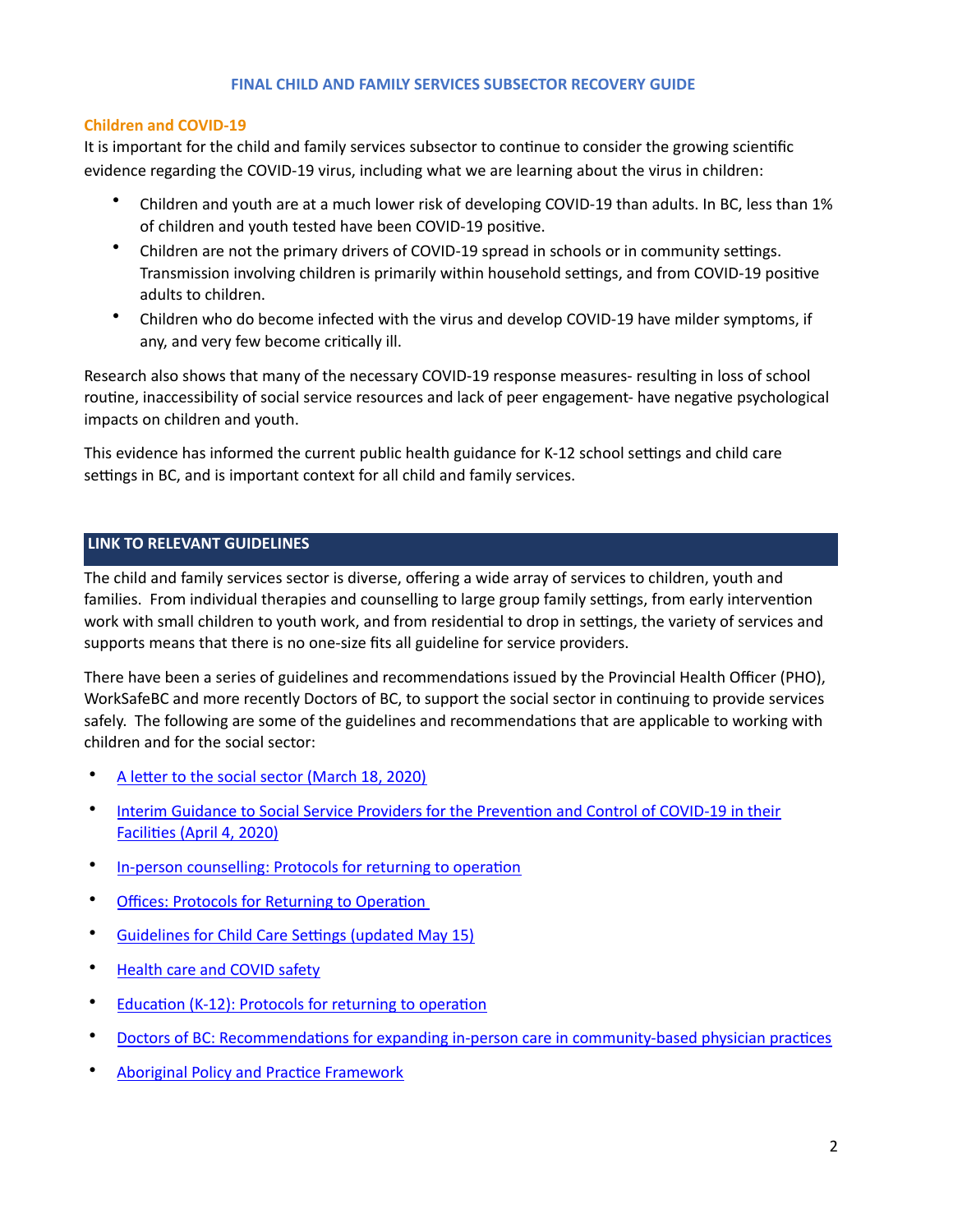Guidelines for Community social services (non-residential community-based services and residential [services\)](https://www.worksafebc.com/en/about-us/covid-19-updates/covid-19-returning-safe-operation)

While the PHO and/or WorkSafeBC may be issuing additional guidelines, these provide a starting point for service providers to determine what additional measures, service changes and guidance needs to be provided to ensure continued safety of staff and clients.

The following is taken from the WorkSafeBC guidelines:

## **Developing a COVID-19 safety plan**

Employers are required to develop a COVID-19 Safety Plan that outlines the policies, guidelines, and procedures they have put in place to reduce the risk of COVID-19 transmission. This plan follows the six steps outlined on COVID-19 and returning to safe operation. Employers must involve frontline workers, joint health and safety committees, and supervisors in identifying protocols for their workplace. You do not need a formal plan in place to begin operation, but are expected to develop it while protecting the safety of your workers. 

WorkSafeBC will not be reviewing or approving the plans of individual employers, but in accordance with the order of the **Provincial Health Officer**, this plan must be posted at the worksite. During a WorkSafeBC inspection, we will ask employers about the steps they have taken to protect their workers or to see the plan if it has been developed.

One part of developing your COVID-19 Safety Plan is identifying protocols that everyone at the workplace must follow to keep workers safe. We've provided industry-specific protocols below to use as you develop the plan for your workplace.

These protocols are not a list of requirements; however, they should be considered and implemented to the extent that they address the risks your workplace. You may need to identify and implement additional protocols if these do not sufficiently address the risk to your workers.

## **Understanding the risk**

The virus that causes COVID-19 spreads in several ways, including through droplets when a person coughs or sneezes, and from touching a contaminated surface before touching the face. Higher risk situations require adequate protocols to address the risk.

The risk of person-to-person transmission is increased by:

- being within 2 meters (two adult arm lengths) of other people;
- the length of time you spend in close contact (i.e. within 2 meters of other people); and
- the total number of people with which you have contact.

Physical distancing measures help mitigate these risks.

The risk of surface transmission is increased when many people contact the same surface, potentially contaminating the surface, and when those contacts happen in short intervals of time. Frequent cleaning and hygiene practices help mitigate this risk.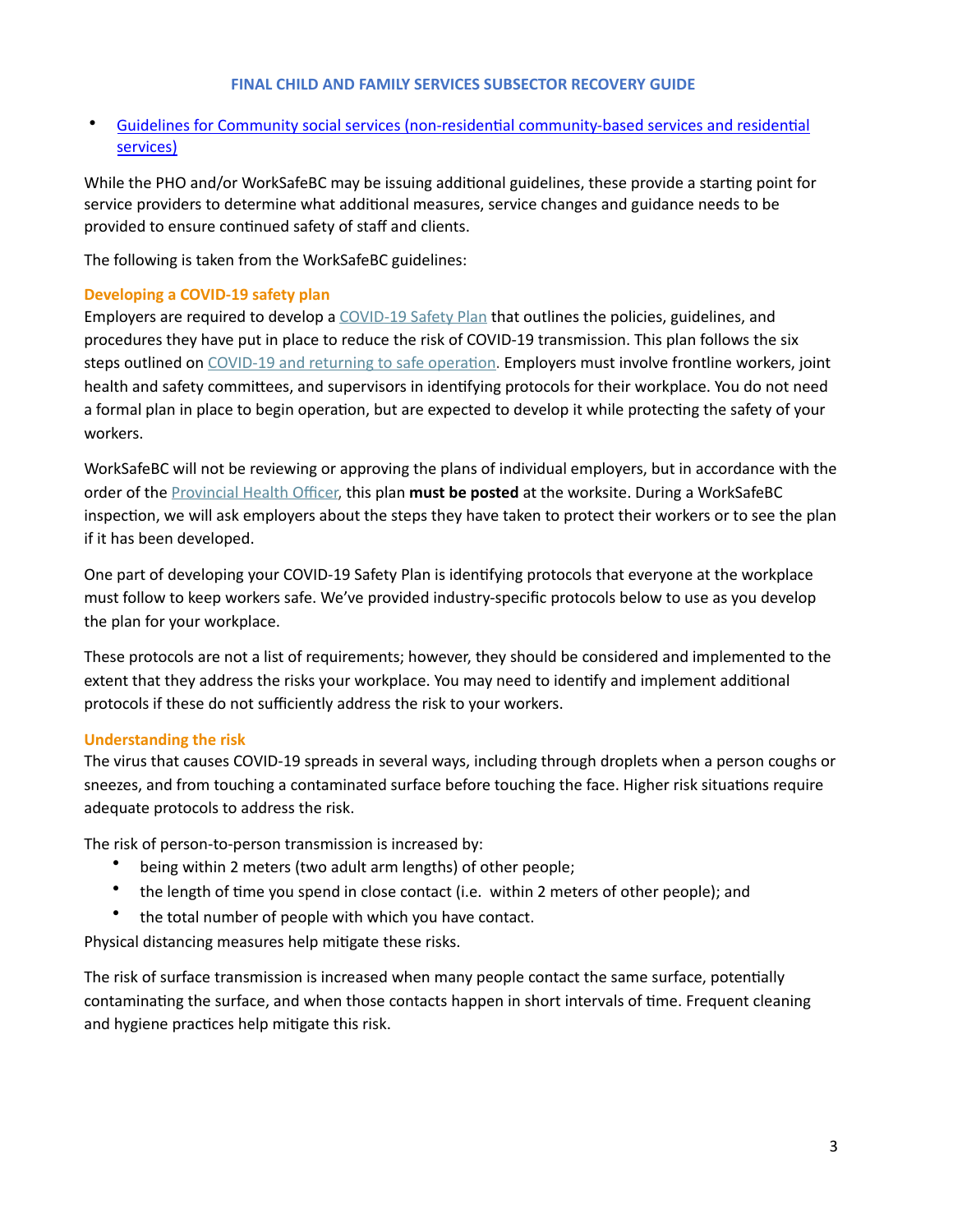### **Selecting protocols for your workplace**

Note that different protocols offer different protection. Wherever possible, use the protocols that offer the highest level of protection and add additional protocols as required. Layering multiple types of protections provides the greatest risk reduction.

**First level protection (elimination):** Use policies and procedures to keep people at a safe physical distance from one another. Limit the number of people in your workplace at any one time, and implement protocols to keep workers at least 2 metres from other workers, customers, and members of the public.

**Second level protection (engineering controls):** If you can't always maintain physical distancing, install barriers such as plexiglass to separate people.

Third level protection (administrative controls): Establish rules and guidelines, such as cleaning protocols, telling workers to not share tools, or implementing one-way doors or walkways.

**Fourth level protection (PPE): If despite the first** 



three levels of protection, situations arise wherein individuals are unable to maintain physical distancing, consider the use of non-medical masks. Be aware of the limitation of non-medical masks to protect the wearer from respiratory droplets. Ensure workers are using masks appropriately.

| <b>GUIDE TO ASSESS SERVICES</b> |                                              |                                   |                               |
|---------------------------------|----------------------------------------------|-----------------------------------|-------------------------------|
| <b>Service</b>                  | <b>Clients Served (#</b><br>and Description) | <b>Current Model for Delivery</b> | <b>Modifications Required</b> |
|                                 |                                              |                                   |                               |
|                                 |                                              |                                   |                               |
|                                 |                                              |                                   |                               |
|                                 |                                              |                                   |                               |
|                                 |                                              |                                   |                               |
|                                 |                                              |                                   |                               |
|                                 |                                              |                                   |                               |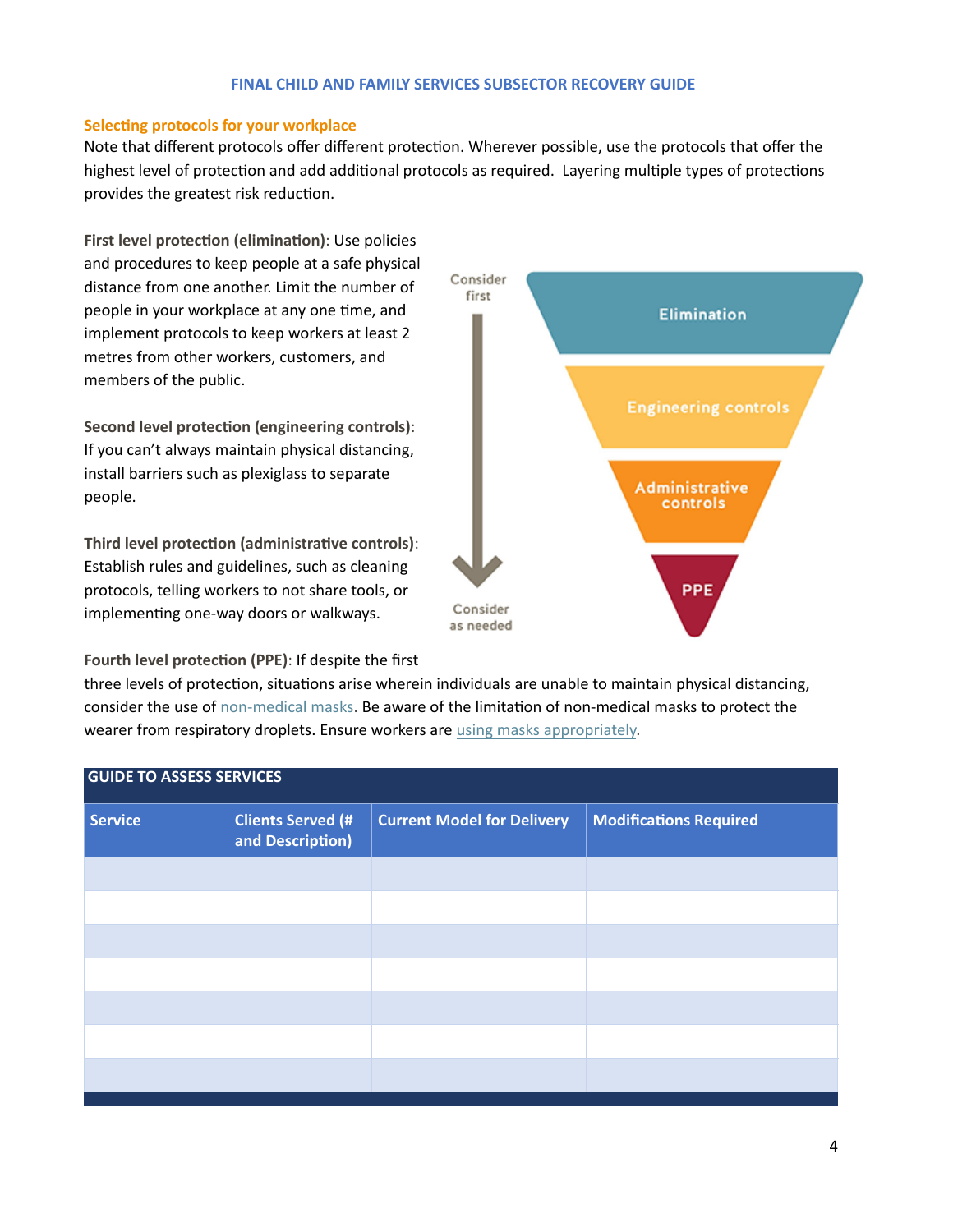The risk of COVID-19 is based on two factors  $-1$ ) number of contacts and 2) contact intensity. The figure below, creates a matrix that can help assess risk of COVID-19 spread. To assess risk in your setting first, consider what is the contact intensity in your setting – the type of contact (close/distant) and the duration of contact (brief/prolonged). Second, what is the number of contacts in your setting or the number of people present in the setting at the same time. By doing this you are able to evaluate risk throughout your services.

Using the tool below helps identify situations where large numbers of people come together (higher risk) and/or individuals are unable to maintain physical distancing (higher risk). After illuminating these higher risks, agencies may use the measures outlined in the inverted pyramid illustrated above to help mitigate the contact intensity of their services. For example:

- Keeping groups of clients small
- Changing the setting to give people more space to maintain physical distancing (i.e. outside, and/or in larger rooms with smaller #'s of people)
- Stagger times of different programs